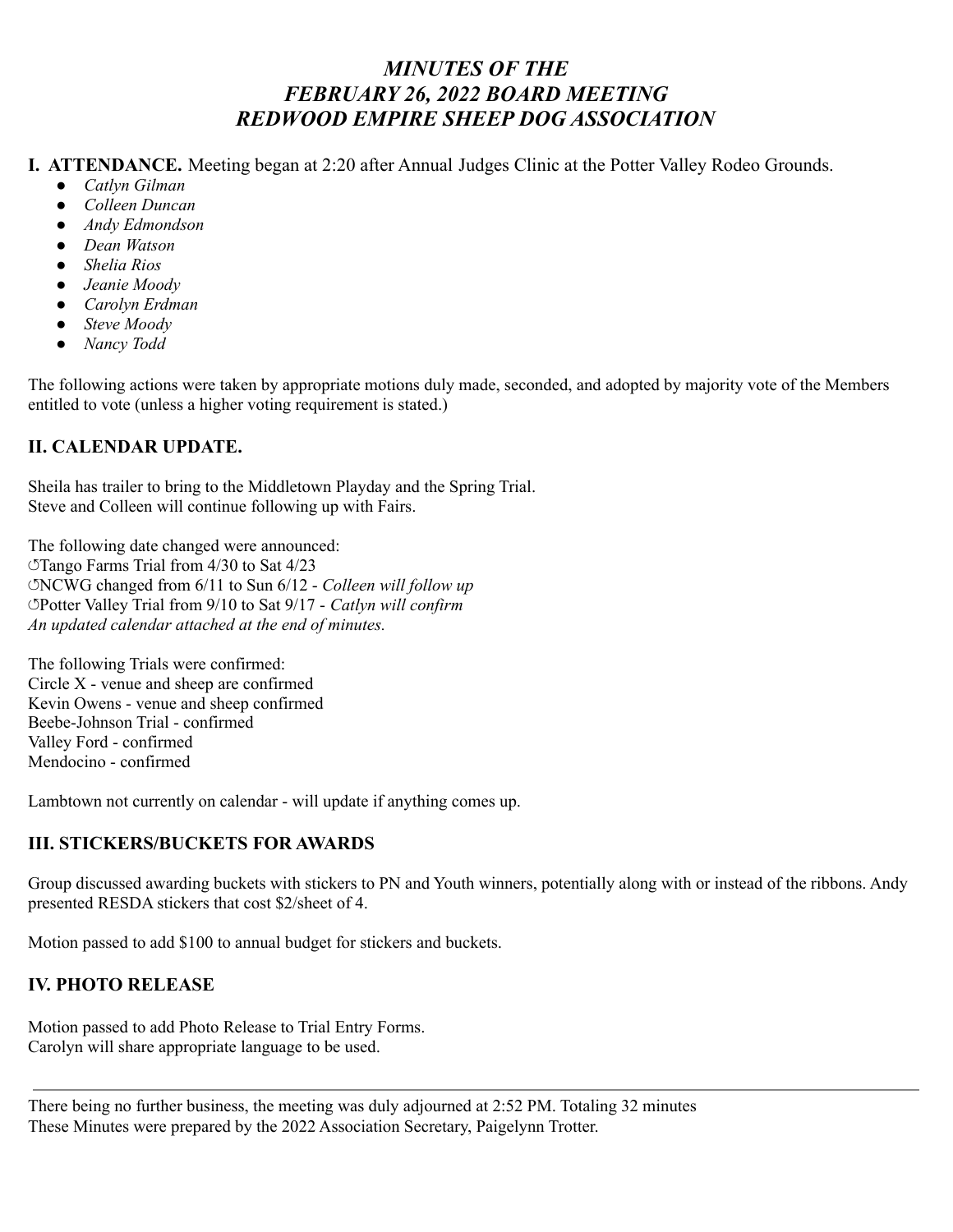| <b>RESDA 2022 Calendar</b>                                                                                                  |                   |                                                                                                                    |              |  |
|-----------------------------------------------------------------------------------------------------------------------------|-------------------|--------------------------------------------------------------------------------------------------------------------|--------------|--|
| <b>Trial or Event Name</b><br>Location<br><b>Sheep Provider</b>                                                             | <b>Trial Date</b> | <b>Judge or Organizer</b><br>and No Point (NP) Trials                                                              | # High Point |  |
| <b>RESDA Judging Clinic</b><br>Potter Valley                                                                                | Sat, February 26  | Steve Moody and Colleen<br>Duncan, Organizers                                                                      | N/A          |  |
| <b>Middletown Playday</b>                                                                                                   | Sat March 5       |                                                                                                                    | N/A          |  |
| <b>Spring Trial (PN)</b><br>Fairgrounds or Johnson Ranch<br>Boonville, CA<br>Johnson Sheep                                  | Sat, April 9      | <b>Judge Shelia Rios</b><br>NP-Allison Ruhe, Barbara<br>McElhenny                                                  | #1           |  |
| <b>Tango Farms Trial (PN)</b><br>Honcut, CA<br>Duncan Sheep                                                                 | Sat, April 23     | <b>Judge Colleen Duncan</b><br>NP-Andy Edmondson                                                                   | #2           |  |
| <b>Circle X Trial</b><br>Potter Valley, CA<br>Irwin Sheep                                                                   | Sat, May 7        | <b>Judge Nancy Todd</b>                                                                                            | N/A          |  |
| <b>Kevin Owens Playday</b><br>Yorkville, CA                                                                                 | Sat, May 21       |                                                                                                                    | N/A          |  |
| <b>Northern California</b><br><b>Wool Growers (PN)</b><br><b>Tehama County Fairgrounds</b><br>Red Bluff, CA<br>Duncan Sheep | Sun, June 12      | <b>Judge Carolyn Erdman</b>                                                                                        | N/A          |  |
| Sonoma Marin Fair (PN)<br>Petaluma Fairgrounds<br><b>Cornett Sheep</b>                                                      | Sat, June 25      | <b>Judge Steve Moody</b><br>NP-Carolyn Erdman, Karen<br>Kolgaard, Joyce Shepherd,<br>Nancy Todd, Paigelynn Trotter | $\#3$        |  |
| <b>Marin Fair</b><br>San Rafael, CA<br><b>Cornett Sheep</b>                                                                 | Sun, July 3       | <b>Judge Nancy Todd</b><br>NP-Barbara McElhenny                                                                    | #4           |  |
| <b>Beebe-Johnson Trial</b><br>Boonville, CA<br>Johnson Sheep                                                                | Sat, July 23      | <b>Judge Donna Beebe</b><br>NP-Colleen Duncan, Jean<br>Berger, Rhonda Lauritson,<br>Dean Watson                    | #5           |  |
| <b>Valley Ford Trial</b><br><b>Cornett Sheep</b>                                                                            | Sat, August 6     | <b>Judge Steve Moody</b><br>NP-Teri Tucker, Catlyn<br>Gilman, Suzanne Farris                                       | #6           |  |
| <b>Sonoma County Fair</b><br>Santa Rosa, CA                                                                                 | Sat, August 13    | <b>Judge Sheila Rios</b>                                                                                           | #7           |  |